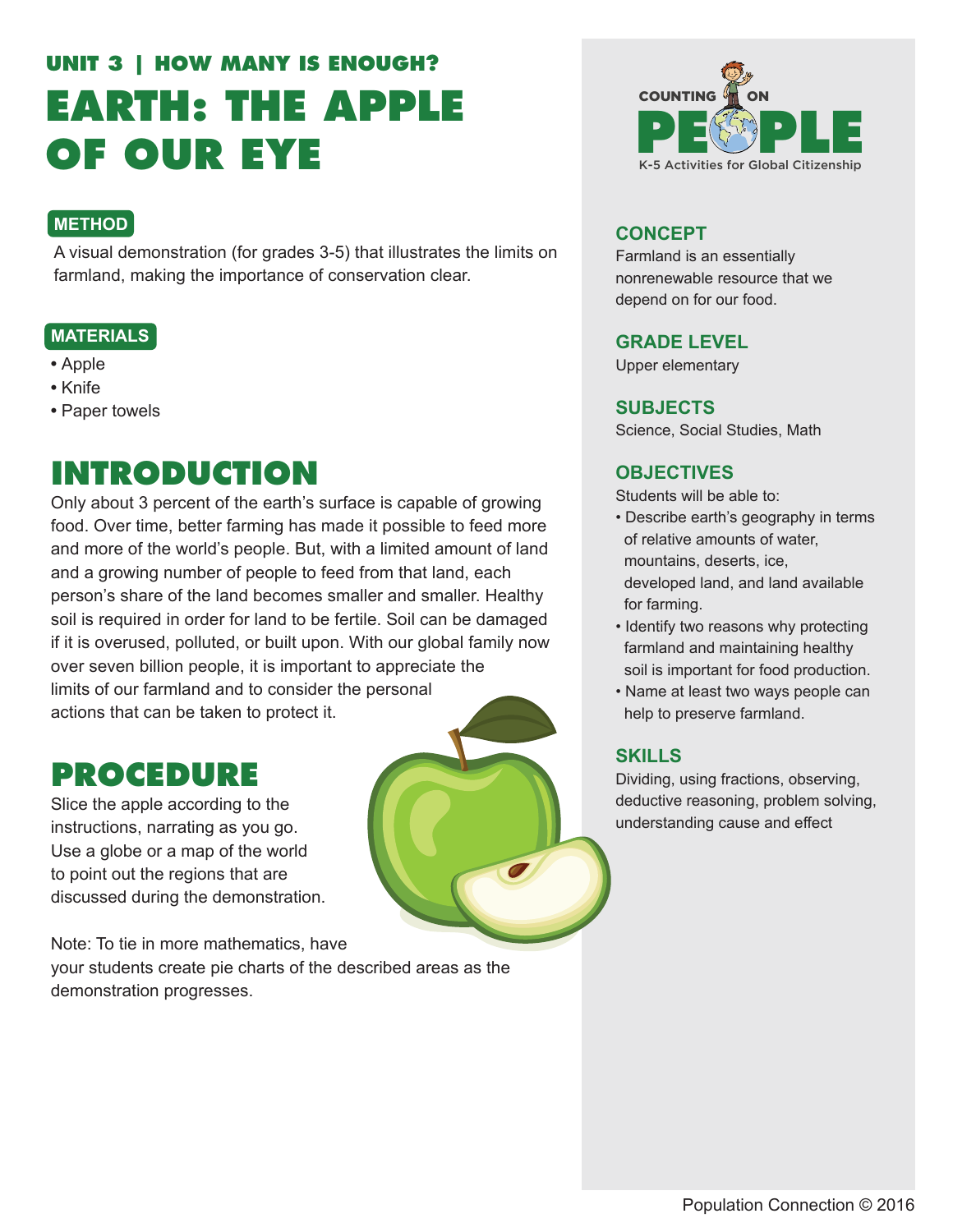| <b>Apple</b>   | <b>Narrative</b>                                                                                                                                                                                                                                                                                                                                                                                                                                                                                                                                                                                                                                                                                                 |
|----------------|------------------------------------------------------------------------------------------------------------------------------------------------------------------------------------------------------------------------------------------------------------------------------------------------------------------------------------------------------------------------------------------------------------------------------------------------------------------------------------------------------------------------------------------------------------------------------------------------------------------------------------------------------------------------------------------------------------------|
| Whole<br>Apple | Hold the apple out so that the class can see it.                                                                                                                                                                                                                                                                                                                                                                                                                                                                                                                                                                                                                                                                 |
|                | "This apple represents our planet."                                                                                                                                                                                                                                                                                                                                                                                                                                                                                                                                                                                                                                                                              |
| 3/4            | Cut the apple into quarters. Hold out 3/4 in one hand.<br>Ask the students, "What do you think these pieces represent?" They may want to look at the<br>globe for help. "These pieces represent all of the water in the world."                                                                                                                                                                                                                                                                                                                                                                                                                                                                                  |
| 1/4            | Set the three "water" sections aside and hold out the remaining quarter.<br>Ask the class, "What fraction of the apple remains?" (1/4) "So, this 1/4 represents all of the<br>land on our planet."                                                                                                                                                                                                                                                                                                                                                                                                                                                                                                               |
| 1/8            | Slice the land (the remaining 1/4) in half, lengthwise. Hold out one of the pieces.<br>Ask the class, "What fraction of the apple is this?" (1/8) "This 1/8 represents the areas where<br>people can't live, and we also can't grow food."                                                                                                                                                                                                                                                                                                                                                                                                                                                                       |
|                | Ask students what types of land might fall into this category. (Polar areas, deserts, swamps,<br>very high or rocky mountains) Say, "We call this land inhospitable."                                                                                                                                                                                                                                                                                                                                                                                                                                                                                                                                            |
| 1/8            | Hold up the other 1/8. Explain that this land where people can live, but not all of the soil is<br>good or available to grow food.                                                                                                                                                                                                                                                                                                                                                                                                                                                                                                                                                                               |
| 3/32           | Slice the 1/8 piece crosswise into 4 equal sections. Ask the class, "What fraction of the apple<br>does each of these sections represent?" (1/32) Hold three of the sections in one hand.<br>"These 3/32 represent land on which people can live, but we can't grow food. Some of this<br>land is either too wet, dry, rocky, steep, or has soil too poor to grow food. Other parts of this<br>land are protected parks and nature areas that will never be developed or used to grow food.<br>The rest of this land is developed for people to use: cities, suburbs, highways, shopping<br>centers, schools parks, factories, parking lots, and other places where people live, work, or<br>use in other ways." |
| 1/32           | Set the 3/32 aside and hold out the 1/32.<br>"This 1/32 represents the portion of the earth that can be used to grow food to feed all the<br>people living on our planet."                                                                                                                                                                                                                                                                                                                                                                                                                                                                                                                                       |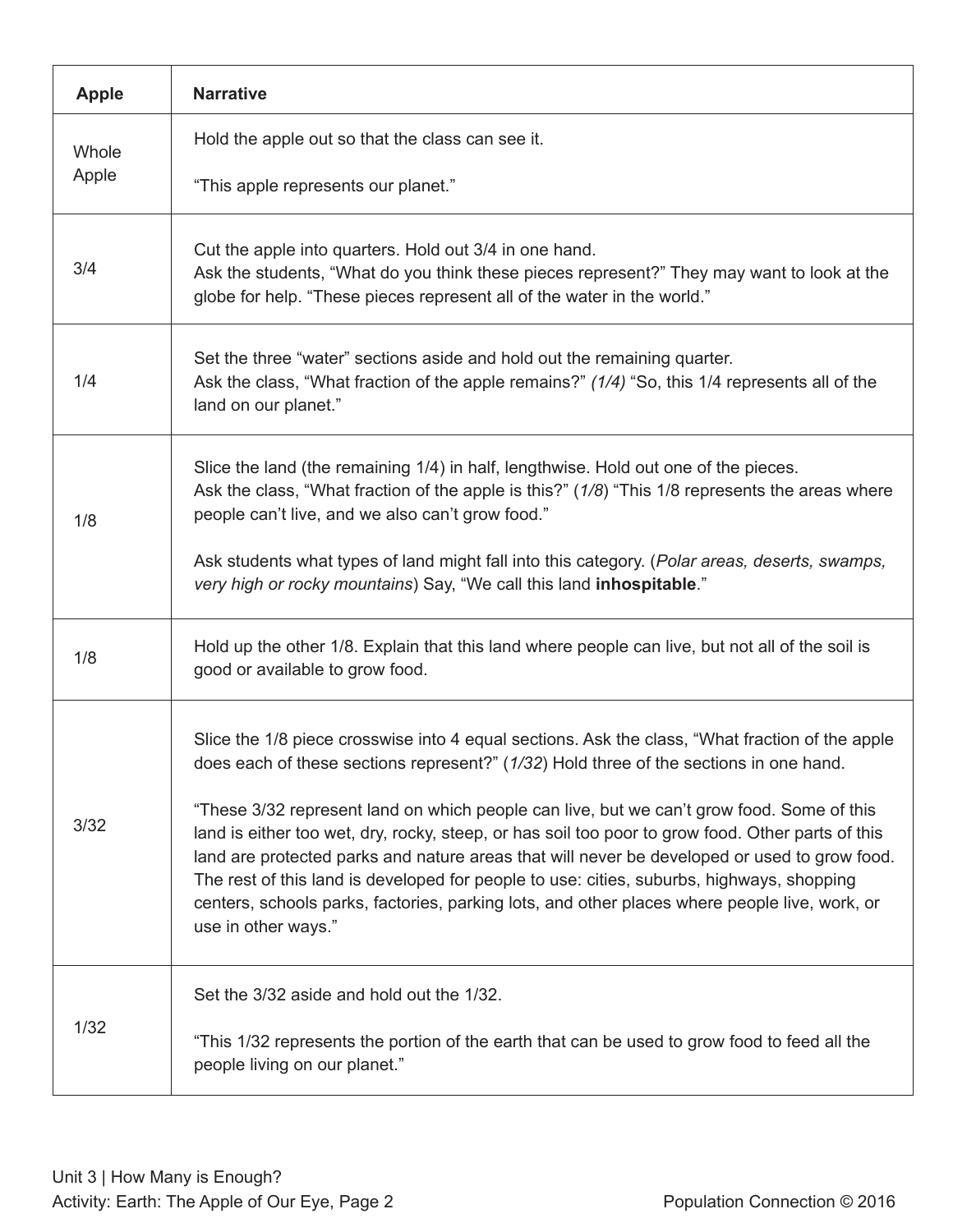| <b>Apple</b> | <b>Narrative</b>                                                                                                                                                                                                                                                                                                                                                                                     |
|--------------|------------------------------------------------------------------------------------------------------------------------------------------------------------------------------------------------------------------------------------------------------------------------------------------------------------------------------------------------------------------------------------------------------|
| $1/32$ Peel  | Carefully peel the 1/32 slice of earth. Hold out the peel.<br>"This tiny bit of peel represents top soil, the very thin layer of the earth's crust in which<br>people grow food. It is less than five feet deep and it takes 100 years for one inch of topsoil<br>to form. It is very important that this tiny bit of soil be taken care of so that we can grow food<br>for all the earth's people." |

#### **Some Threats to Farmland:**

**Soil erosion**, the removal of soil from the earth's surface by wind and water, is the most serious cause of soil loss and degradation. Although it is a natural process, erosion is accelerated greatly by things like construction, deforestation, unsustainable farming practices, and animal grazing.

Farmland is also lost to **urban sprawl**, or the expansion of an urban area into areas of countryside that surround it. Farmland can be threatened by the demand to build more housing developments, roads, and shopping centers.

After the demonstration, it is important to talk with your students about ways people can help keep soil clean and healthy. Use the Discussion Questions below as a guide for class discussion.

## **DISCUSSION QUESTIONS**

**1.** What are some foods you eat everyday that come from the soil?

*Answers will vary but may include: grains (like rice, wheat for bread, and corn for cereal), apples and other fruits that grow on trees, carrots and other vegetables, spinach and other green leafy plants.*

**2.** What things can cause erosion?

*The roots and fallen leaves and branches of plants help to keep soil in place. When trees are cut down through deforestation, the soil is no longer protected and it easily washes away in the wind and rain. Planting trees can help prevent soil erosion. Another example is overgrazing. When cattle eat grass, they*  pull it out of the ground by the roots, taking some soil with it. Each bite leaves a patch of ground uncovered, *exposed to the wind and the rain. Also, these animals have sharp hooves that tear up the surface a little with each step.*

**3.** What is overfarming? Invite students to brainstorm what "overfarming" might be, just by the sound of the word.

*Oerfarming occurs when we ask too much of the land. We used to practice crop rotation, which means we divided farmland into sections, and grew a different crop in each section. Each year, the kind of crop grown in each section would be changed, and one section would be left unplanted, to let it rest for a year. Now,*